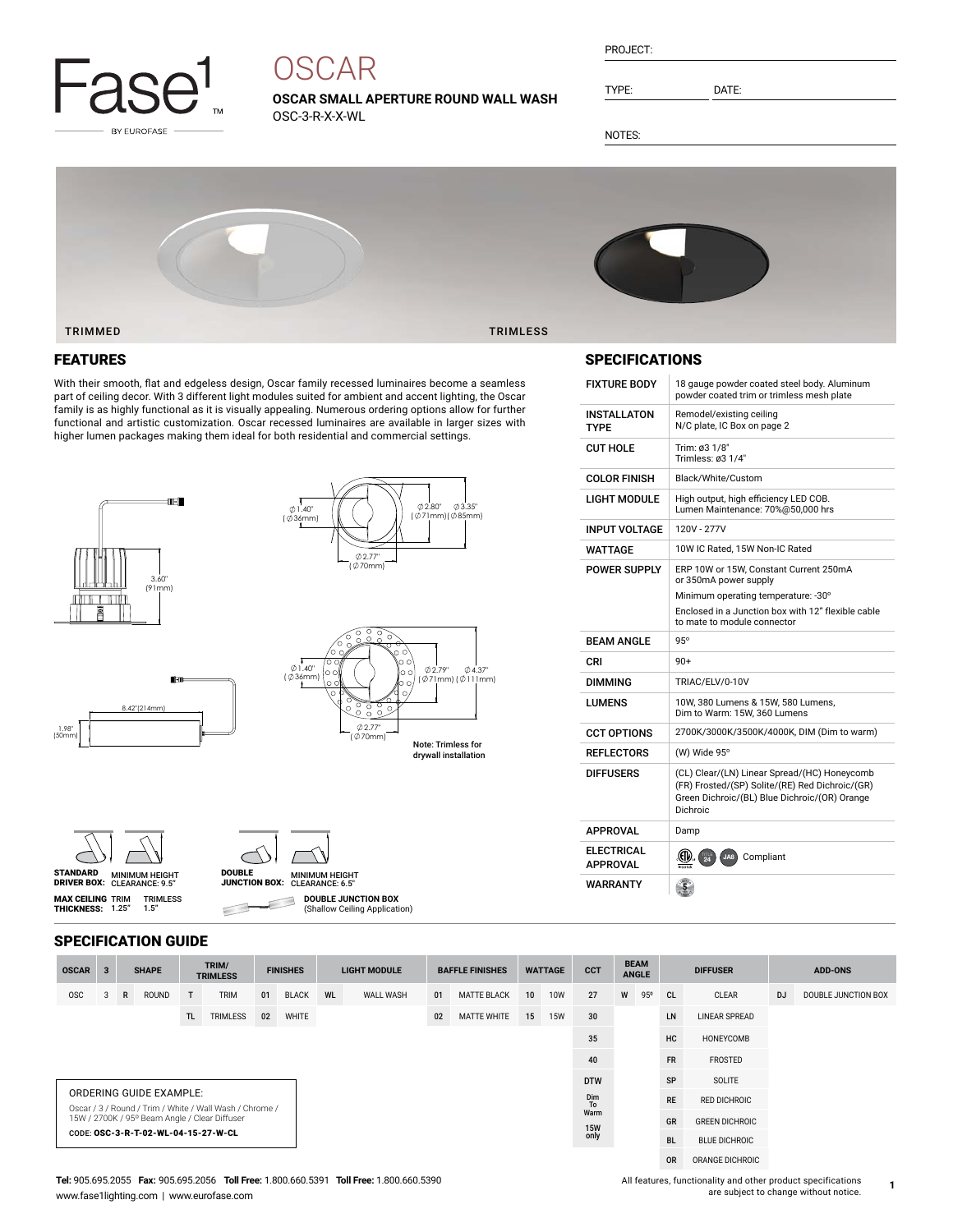

## OSCAR

**OSCAR SMALL APERTURE ROUND WALL WASH** OSC-3-R-X-X-WL

#### REFLECTOR OPTIONS **BAFFLE FINISHES**



#### DIFFUSER OPTIONS

| Clear<br>Lens<br>CL) | Spread<br>Lens<br>(LN) | Linear Honeycomb Frosted<br>(HC) | Lens<br>(FR) | Solite<br>Lens<br>(SP) | Red<br>Dichroic<br>(RE) | Green<br>(GR) | Blue<br>Dichroic Dichroic Dichroic<br>(BL) | Orange<br>(OR) |
|----------------------|------------------------|----------------------------------|--------------|------------------------|-------------------------|---------------|--------------------------------------------|----------------|



#### ADD-ONS



(Shallow Ceiling Application)

#### NEW CONSTRUCTION PLATES + IC BOXES





#### DRIVERS

- Compatible with TRIAC (forward-phase or leading-edge) ELV (reverse-phase or trailing edge) and 0-10V dimmers.
- ESSxxxW models: TRIAC and ELV dimming only at 120 Vac
- ESSxxxW models: ELV dimming only at 230 Vac
- 90° C maximum case hot spot temperature
- Class 2 power supply
- Lifetime: 50,000 hours at 70° case hot spot temperature (some models have a higher lifetime)
- IP64-rated (IP66 for ESST) case with silicone-based potting
- Protections: Output open load, over-current and short-circuit (hiccup), and over-temperature with auto recovery.
- Conducted and radiated EMI: Compliant with FCC CFR Title 47 Part 15 Class B (120 Vac) and Class A (277 Vac), and EN55015 (CISPR 15) at 220, 230, and 240 Vac.
- Complies with ENERGY STAR®, DLC (DesignLight Consortium®) and CA Title 24 technical requirements
- Worldwide safety approvals